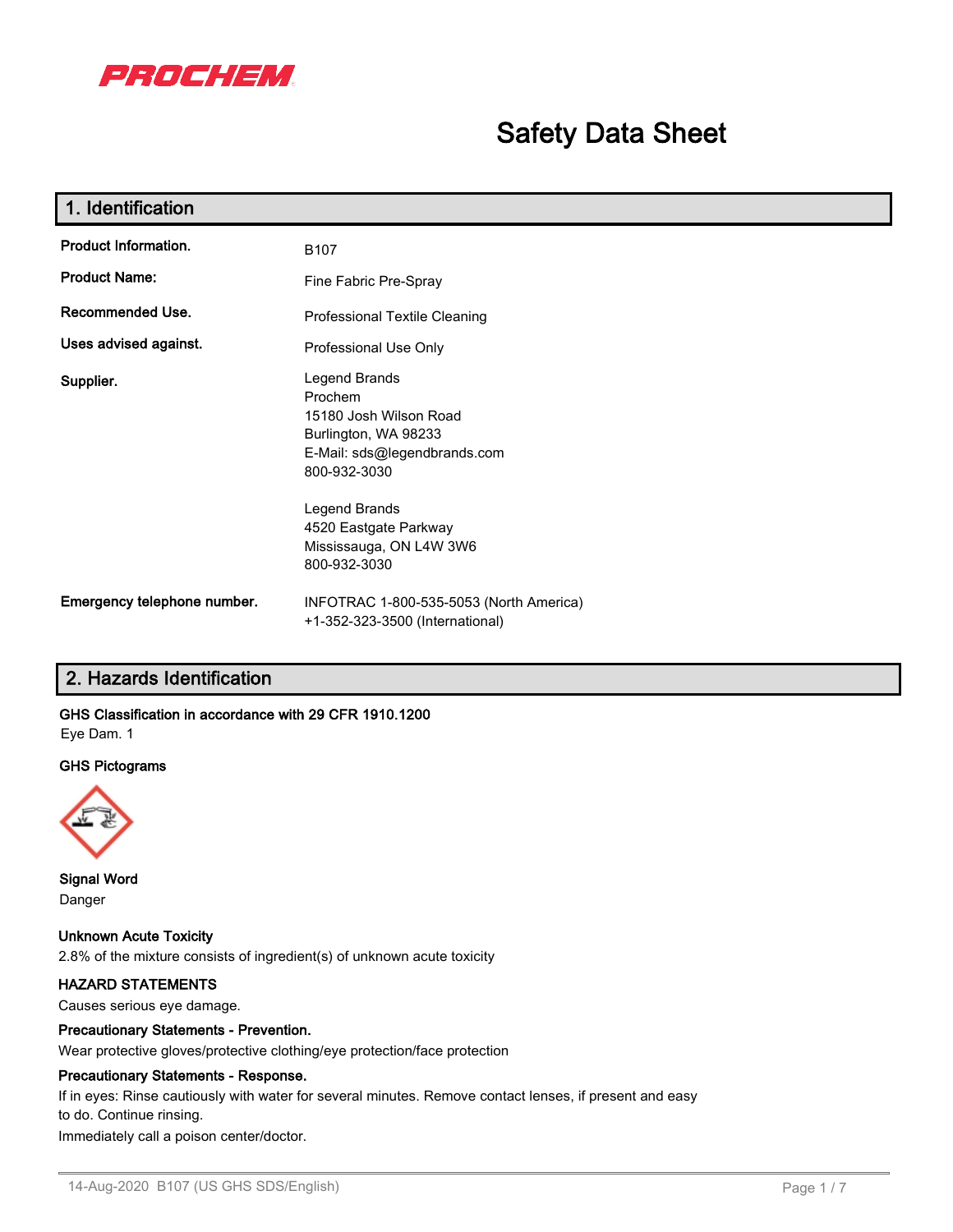# **3. Composition/Information on Ingredients**

| <b>Chemical Name</b>           | CAS-No.    | <u>Wt. %</u> |
|--------------------------------|------------|--------------|
| 2-(2-BUTOXYETHOXY)ETHANOL      | 112-34-5   | $2.5 - 10$   |
| Alcohols, C10-14, ethoxylated  | 66455-15-0 | $2.5 - 10$   |
| SODIUM TRIPOLYPHOSPHATE        | 7758-29-4  | $2.5 - 10$   |
| Decyl phenoxybenzenedisulfonic | 36445-71-3 | $2.5 - 10$   |
| Ethoxylated C12-16 Alcohols    | 68551-12-2 | $0.1 - 1.0$  |

The exact percentage (concentration) of composition has been withheld as a trade secret.

# **4. First-aid Measures**

# **Description of first-aid measures.**

# **General advice.**

Call a physician if irritation develops or persists. When symptoms persist or in all cases of doubt seek medical advice.

#### **Inhalation.**

Move to fresh air.

# **Skin contact.**

Wash off immediately with soap and plenty of water. Remove all contaminated clothes and shoes.

#### **Eye contact.**

Rinse thoroughly with plenty of water for at least 15 minutes and consult a physician. Remove contact lenses, if present.

#### **Ingestion.**

Do NOT induce vomiting. Never give anything by mouth to an unconscious person. Gently wipe or rinse the inside of the mouth with water.

#### **Symptoms.**

See Section 2.2, Label Elements and/or Section 11, Toxicological effects.

#### **Notes to physician.**

Treat symptomatically.

# **5. Fire-fighting Measures**

## **Extinguishing media.**

#### **Suitable extinguishing media.**

Use extinguishing measures that are appropriate to local circumstances and the surrounding environment.

#### **Extinguishing media which shall not be used for safety reasons.**

High volume water jet.

## **Special hazards arising from the substance or mixture.**

No information available.

## **Advice for firefighters.**

As in any fire, wear self-contained breathing apparatus pressure-demand, MSHA/NIOSH (approved or equivalent) and full protective gear.

# **6. Accidental Release Measures**

## **Personal precautions, protective equipment and emergency procedures.**

#### **Personal precautions.**

Avoid contact with skin, eyes and clothing. Ensure adequate ventilation, especially in confined areas. Do not breathe vapors or spray mist.

#### **Advice for emergency responders.**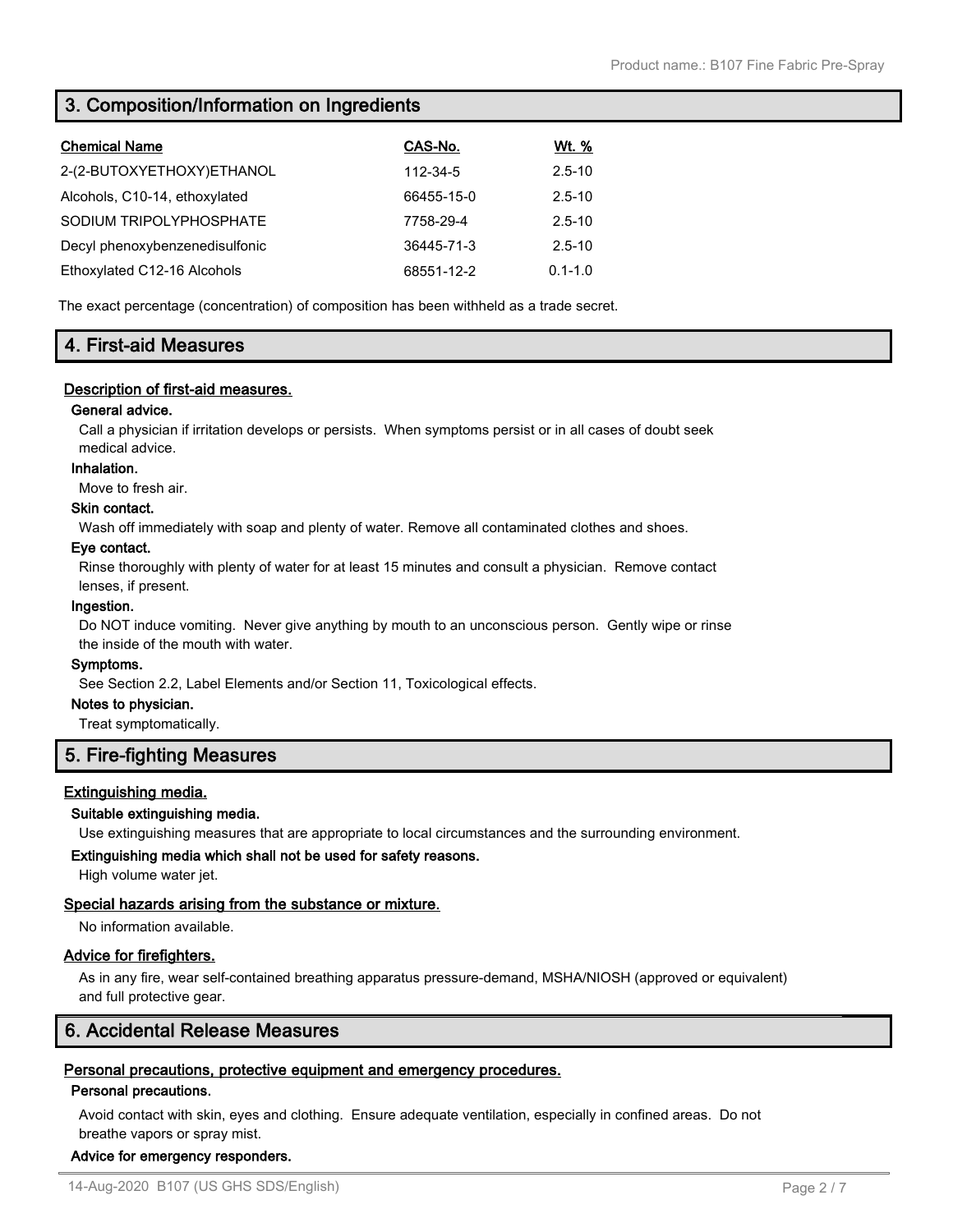Use personal protection recommended in Section 8.

#### **Environmental precautions.**

Prevent product from entering drains. See Section 12 for additional Ecological information.

### **Methods and materials for containment and cleaning up.**

# **Methods for Containment.**

Prevent further leakage or spillage if safe to do so. Pick up and transfer to properly labeled containers.

#### **Methods for cleaning up.**

Use personal protective equipment as required.

#### **Reference to other sections.**

See section 8 for more information.

# **7. Handling and Storage**

#### **Conditions for safe storage, including any incompatibilities.**

#### **Advice on safe handling.**

Handle in accordance with good industrial hygiene and safety practice.

#### **Hygiene measures.**

See section 7 for more information.

### **Storage Conditions.**

Keep containers tightly closed in a cool, well-ventilated place.

# **8. Exposure Controls/Personal Protection**

| Ingredients with Occupational Exposure Limits |                      |                       |                     |                         |  |  |
|-----------------------------------------------|----------------------|-----------------------|---------------------|-------------------------|--|--|
| Chemical Name                                 | <b>ACGIH TLV-TWA</b> | <b>ACGIH-TLV STEL</b> | <b>OSHA PEL-TWA</b> | <b>OSHA PEL-CEILING</b> |  |  |
| 2-(2-BUTOXYETHOXY)ETHANOL                     | 10 ppm               | N.E.                  | N.E                 | N.E.                    |  |  |

**TLV = Threshold Limit Value TWA = Time Weighted Average PEL = Permissible Exposure Limit STEL = Short-Term Exposure Limit N.E. = Not Established**

#### **Engineering Measures.**

Showers, eyewash stations, and ventilation systems.

#### **Personal protective equipment.**

#### **Eye/Face Protection.**

Safety glasses with side-shields.

#### **Skin and body protection.**

Wear suitable protective clothing.

#### **Respiratory protection.**

In case of insufficient ventilation wear suitable respiratory equipment.

# **9. Physical and chemical properties.**

## **Information on basic physical and chemical properties.**

| <b>Physical state</b>            | Liguid         |
|----------------------------------|----------------|
| Appearance                       | Clear          |
| Color                            | Slate blue     |
| Odor                             | Citrus-floral  |
| <b>Odor Threshold</b>            | No Information |
| рH                               | 7.5            |
| Melting/freezing point., °C (°F) | No Information |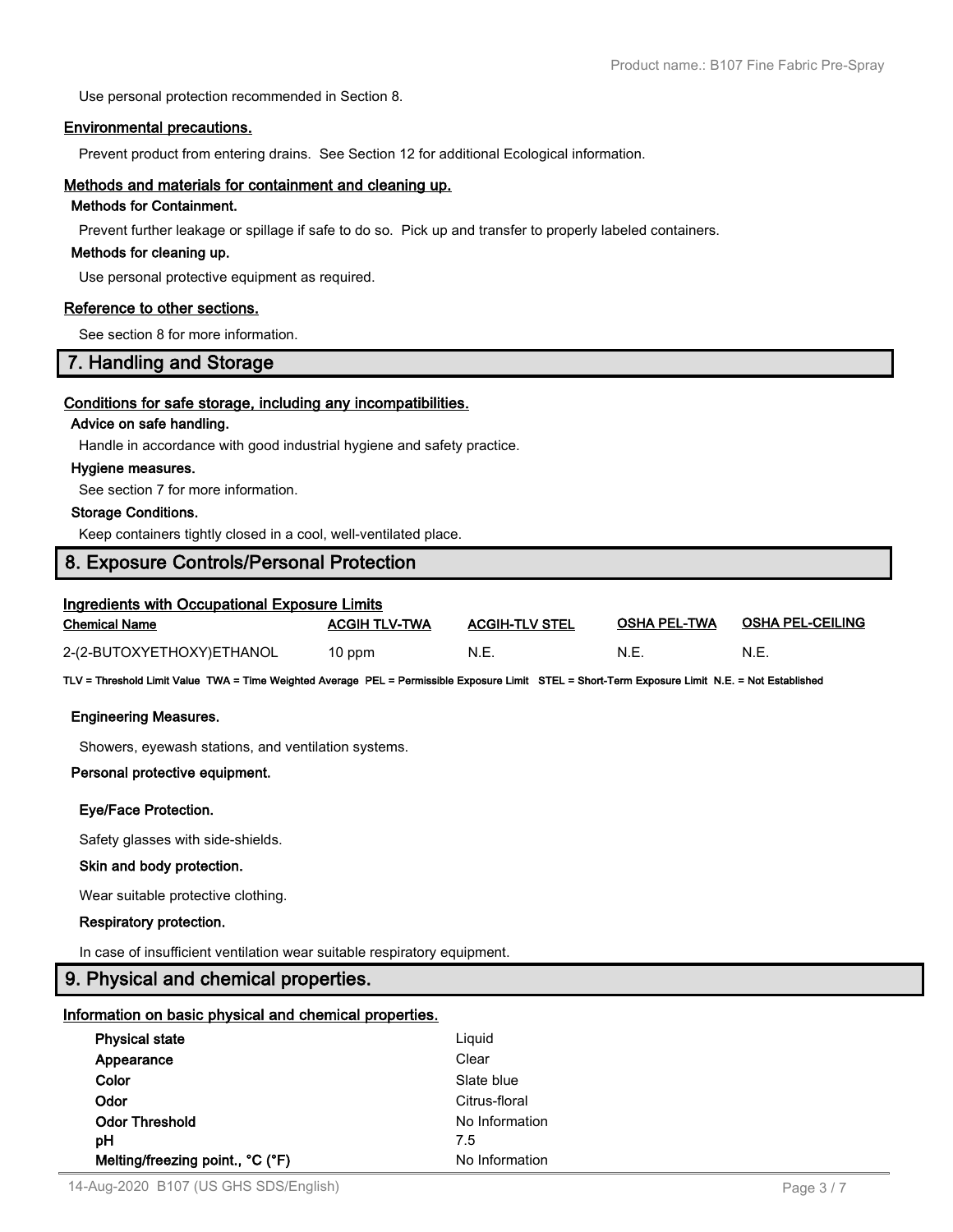| Flash Point., °C (°F)                     | $>94$ ( $>201.20$ )        |
|-------------------------------------------|----------------------------|
| Boiling point/boiling range., °C (°F)     | 100 - 1,412 (212 - 2573.6) |
| <b>Evaporation rate</b>                   | No Information             |
| <b>Explosive properties.</b>              | No Information             |
| Vapor pressure.                           | No Information             |
| Vapor density.                            | No Information             |
| Specific Gravity. (g/cm <sup>3</sup> )    | 1.080                      |
| Water solubility.                         | Soluble                    |
| Partition coefficient.                    | No Information             |
| Autoignition temperature <sup>o</sup> C   | No Information             |
| Decomposition Temperature °C.             | No Information             |
| Viscosity, kinematic.                     | No Information             |
| Other information.                        |                            |
| Volatile organic compounds (VOC) content. | $0\%$                      |
| Density, Ib/gal                           | No Information             |

# **10. Stability and Reactivity**

## **Reactivity.**

Stable under normal conditions.

# **Chemical stability.**

Stable under recommended storage conditions.

#### **Possibility of hazardous reactions.**

None known based on information supplied.

#### **Conditions to Avoid.**

None known.

## **Incompatible Materials.**

None known based on information supplied.

### **Hazardous Decomposition Products.**

None known.

# **11. Toxicological Information**

#### **Information on toxicological effects.**

# **Acute toxicity.**

**Product Information**

No Information

# **The following values are calculated based on chapter 3.1 of the GHS document.**<br>ATEmix (oral)<br> $31.830.2 \text{ molka}$

| <b>ALLINA (VIGI)</b>            | עמוקווו ב.טטט, ו ט |
|---------------------------------|--------------------|
| ATEmix (dermal)                 | 17,840.3 mg/kg     |
| ATEmix (inhalation - dust/mist) | 23.44 ma/l         |
| Component Information.          |                    |

**ATEmix (oral)** 31,830.2 mg/kg **ATEmix (inhalation - dust/mist)** 23.44 mg/l

| CAS-No.    | <b>Chemical Name</b>           | LD50 Oral      | LD50 Dermal           | <b>LC50</b> Inhalation |
|------------|--------------------------------|----------------|-----------------------|------------------------|
| 112-34-5   | 2-(2-BUTOXYETHOXY)ETHANOL      | 5660 mg/kg Rat | 2700 mg/kg<br>Rabbit  | N.I.                   |
| 36445-71-3 | Decyl phenoxybenzenedisulfonic | 900 mg/kg Rat  | >1000 mg/kg<br>Rabbit | N.I.                   |

N.I. = No Information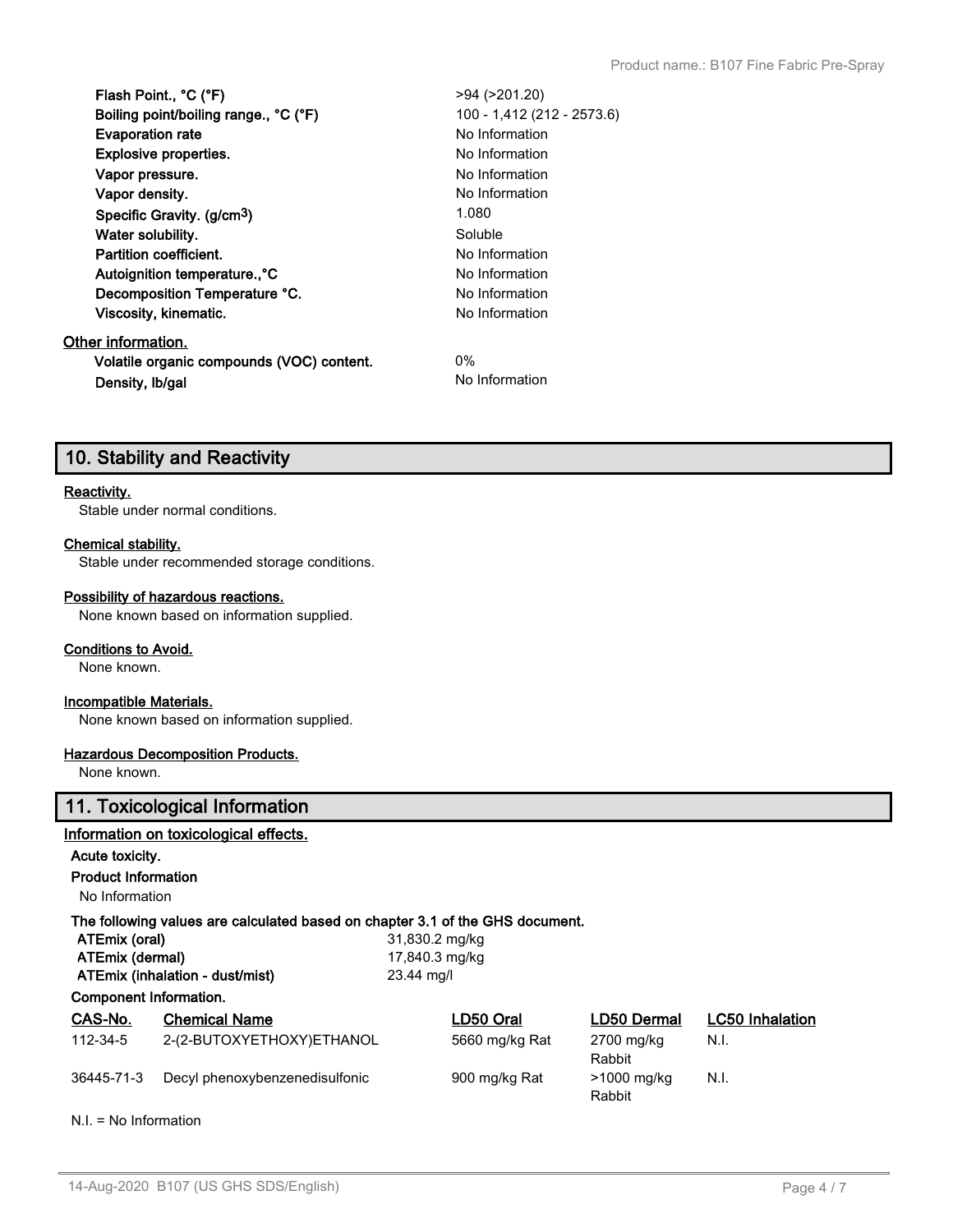# **Skin corrosion/irritation.**

No Information

## **Eye damage/irritation.**

No Information

### **Respiratory or skin sensitization.**

No Information

# **Ingestion.**

No Information

## **Germ cell mutagenicity.**

No Information

# **Carcinogenicity.**

No Information

#### **Reproductive toxicity.**

No Information

## **Specific target organ systemic toxicity (single exposure).**

#### No Information

## **Specific target organ systemic toxicity (repeated exposure).**

No Information

# **Aspiration hazard.**

No Information

# **Primary Route(s) of Entry**

No Information

# **12. Ecological Information**

# **Toxicity.**

15.36% of the mixture consists of ingredient(s) of unknown aquatic toxicity

## **Ecotoxicity effects.**

| Chemical Name                                    | <b>Toxicity to algae</b>                       | Toxicity to fish | Toxicity to daphnia and other<br>aquatic invertebrates               |
|--------------------------------------------------|------------------------------------------------|------------------|----------------------------------------------------------------------|
| 2-(2-BUTOXYETHOXY)<br><b>ETHANOL</b><br>112-34-5 | EC50 96 h Desmodesmus<br>subspicatus >100 mg/L | 1300 mg/L        | LC50 96 h Lepomis macrochirus  EC50 48 h Daphnia magna >100 <br>mg/L |

# **Persistence and degradability.**

No data are available on the product itself.

# **Bioaccumulative potential.**

Discharge into the environment must be avoided.

## **Mobility in soil.**

No information

# **Other adverse effects.**

No information

# **13. Disposal Considerations**

# **Waste Disposal Guidance.**

Disposal should be in accordance with applicable regional, national and local laws and regulations.

# **14. Transport Information**

# **DOT**

**Hazard Class:** Not regulated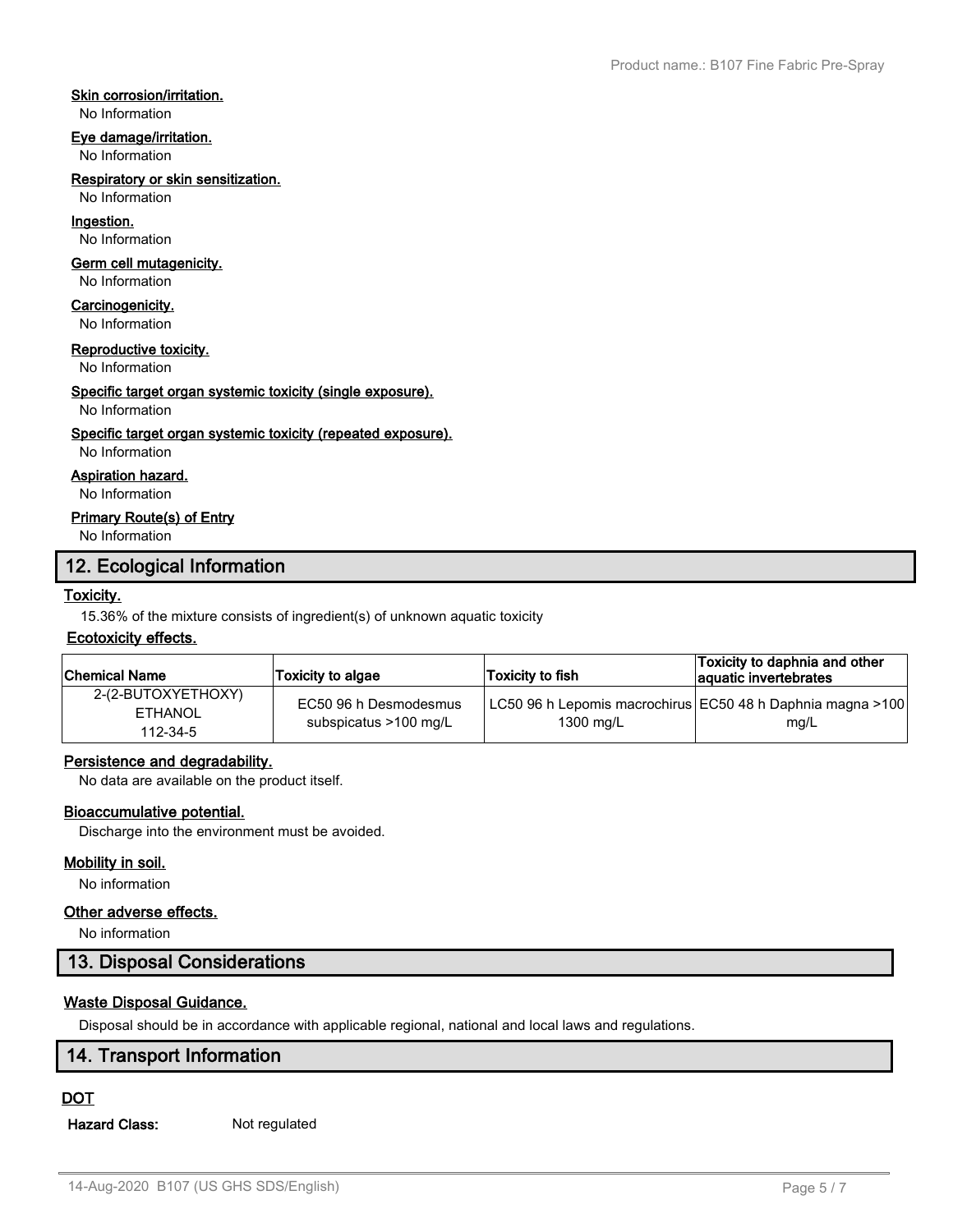# - **IMDG**

Hazard Class: Not regulated

**IATA** Not regulated

# **15. Regulatory Information**

# **International Inventories:**

| TSCA                 | Complies                                                                                          |
|----------------------|---------------------------------------------------------------------------------------------------|
| DSL                  | Complies                                                                                          |
| <b>DSL/NDSL</b>      | Complies                                                                                          |
| <b>EINECS/ELINCS</b> |                                                                                                   |
| ENCS                 |                                                                                                   |
| IECSC                |                                                                                                   |
| KECI                 |                                                                                                   |
| <b>PICCS</b>         |                                                                                                   |
| AICS                 |                                                                                                   |
| NZIoC                |                                                                                                   |
| TCSI                 |                                                                                                   |
| <b>TSCA</b>          | United States Toxic Substances Control Act Section 8(b) Inventory.                                |
| <b>DSL</b>           | Canadian Domestic Substances List.                                                                |
| <b>DSL/NDSL</b>      | Canadian Domestic Substances List/Canadian Non-Domestic Substances List                           |
| <b>EINECS/ELINCS</b> | European Inventory of Existing Chemical Substances/European List of Notified Chemical Substances. |
| <b>ENCS</b>          | Japan Existing and New Chemical Substances.                                                       |
| <b>IECSC</b>         | China Inventory of Existing Chemical Substances.                                                  |
| <b>KECL</b>          | Korean Existing and Evaluated Chemical Substances.                                                |
| <b>PICCS</b>         | Philippines Inventory of Chemicals and Chemical Substances.                                       |
| <b>AICS</b>          | Australian Inventory of Chemical Substances.                                                      |
| <b>NZIoC</b>         | New Zealand Inventory of Chemicals.                                                               |
| <b>TCSI</b>          | Taiwan Chemical Substance Inventory                                                               |
|                      |                                                                                                   |

# **U.S. Federal Regulations:**

# **SARA SECTION 313:**

This product contains the following substances subject to the reporting requirements of Section 313 of Title III of the Superfund Amendment and Reauthorization Act of 1986 and 40 CFR part 372: .

This product does not contain any chemicals that are subject to the reporting requirements of SARA 313.

# **TOXIC SUBSTANCES CONTROL ACT 12(b):**

This product contains the following chemical substances subject to the reporting requirements of TSCA 12(B) if exported from the United States:.

## **Chemical Name CAS-No.**

| 5-Chloro-2-methyl-4-isothiazolin-3-one | 26172-55-4 |
|----------------------------------------|------------|
| 2-Methyl-2H-isothiazol-3-one           | 2682-20-4  |

## **CALIFORNIA PROPOSITION 65 CARCINOGENS**

No Proposition 65 Carcinogens exist in this product.

# **CALIFORNIA PROPOSITION 65 REPRODUCTIVE TOXINS**